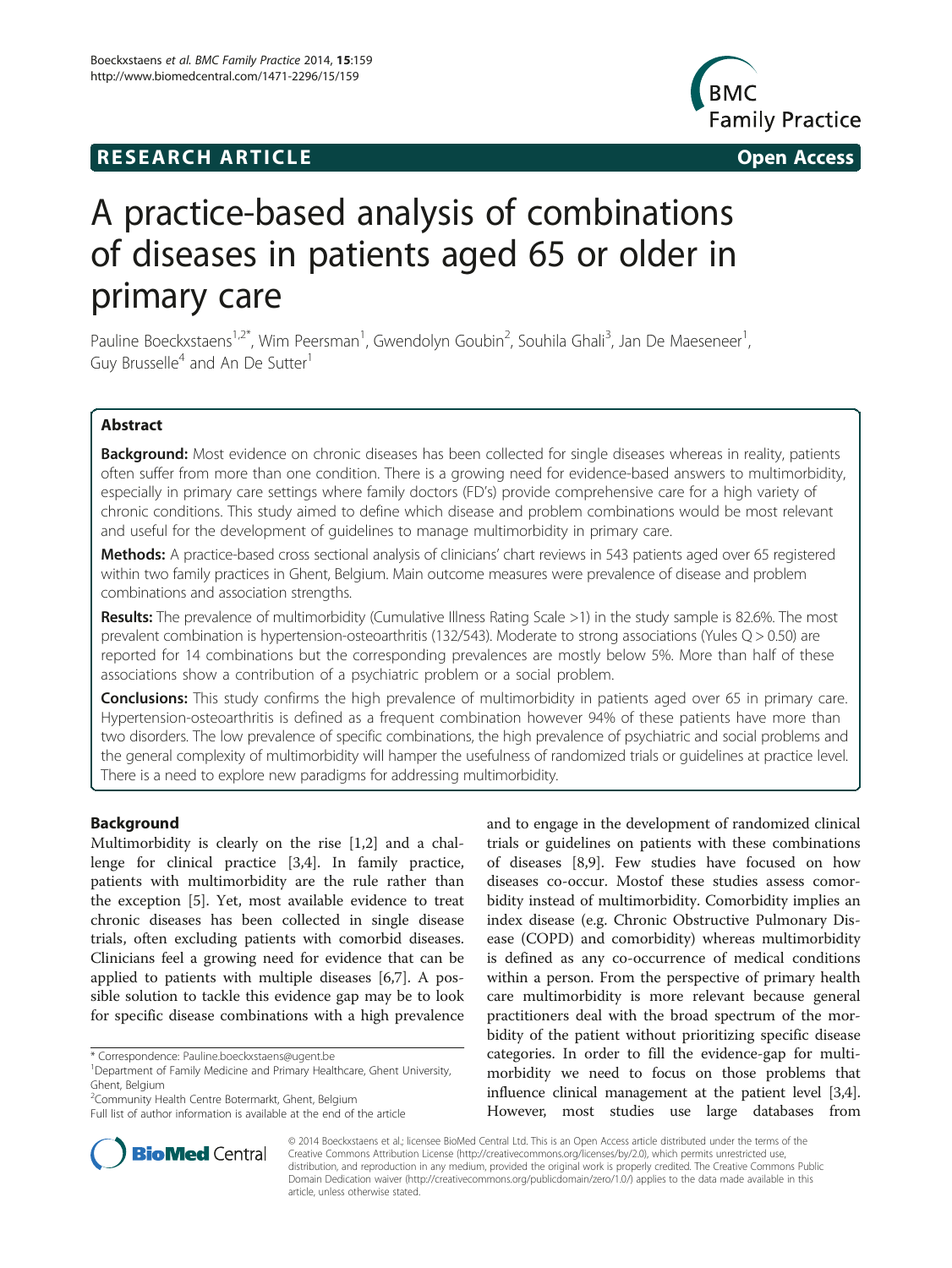<span id="page-1-0"></span>population surveys or automated extraction of disease codes out of medical records or insurance claims. Datasets based on automatized extraction of disease codes do not necessarily identify the problems that are relevant at the point of care [[3\]](#page-5-0). They might also lead to over- or underestimation of diseases. For example, a disease code on low back pain might relate to a patient that only consulted for advice but the same disease code could also relate to a patient with severe impairment, decreased quality of life or intensive need for physiotherapy. This study aims to identify the problems that influence clinical management at the patient level in primary care in order to identify combinations of problems that could be a relevant focus for trials or guidelines for patients with multimorbidity.

### Methods

### Subjects

We conducted a practice-based cross sectional analysis of the patient records of all patients aged 65 or older who were registered in two community health centers (CHC) in Ghent, Belgium. CHC's provide interdisciplinary comprehensive primary health care using a capitation payment system accessible for all people residing in the area covered by the CHC. The choice for CHC's was based on the fact that the capitation based system enhances continuity of care and consequently leads to more complete information in patients' medical records. The CHCs with the largest patient lists were chosen for inclusion of patients.

### Chart review

Medical records in the participating practices are based on the problem-oriented medical record model as proposed by Weed (1968) [[10\]](#page-5-0) in which the patient's history, physical findings, laboratory results, etc. are organized around patient's problems. These medical records include a list of all the problems of the patient including both clearly established diagnoses (such as diabetes II or COPD) and other problems relevant for patient management in primary care (such as "symptom diagnoses", social problems,…). The underlying classification used in these records is the International Classification of Primary Care (ICPC) [\[11](#page-5-0)] For each problem presented by the patient, information is registered in the SOAP-format (subjective (S), objective (O) assessment (A) diagnostic and treatment plans (P). Three family doctors (PB, GG and SG), who were part of the medical staff of the participating practices, performed a detailed clinical review of each electronic patient record (EPR) and its additional paper file. They assessed whether or not a problem was of influence on the management for that patient. For each patient this resulted in a list of all problems with clinically relevant impact, including social problems and relevant medical history. To provide an

estimation of the prevalence of multimorbidity in the study sample all patients were allocated a Cumulative Illness Rating Scale (CIRS) score based on the scoring guidelines published by Hudon [\[12](#page-5-0)-[14\]](#page-5-0). To harmonize the clinical assessment, data extraction and allocation of the multimorbidity scores, 30 patient records were independently reviewed by the three family doctors who performed the assessment and results were compared and discussed in a meeting to attune the assessment approach. Every patient's problem list was anonymized and transferred into a separate database for analysis. In order to find a reasonable way for including all relevant but often low prevalent problems into a sensible analysis of combinations a process of summarization was performed in which the research team constructed a list of 23 problems (Table 1). In this list different levels of detail were used: some disorders like COPD, diabetes and depression were analyzed at disease level, disorders like osteoarthritis and cardiac rhythm disorders were considered as "diagnostic group" and other disorders were summarized at the level of a body system (eg the EENT (Eye Ear Nose

#### Table 1 Prevalence of the 23 problems selected for further analysis of combinations

| Problem                                                           | Prevalence% | n   |
|-------------------------------------------------------------------|-------------|-----|
| Hypertension                                                      | 48.4%       | 263 |
| Osteoarthritis                                                    | 47,3%       | 257 |
| EENT (eye, ear, nose, throat) system                              | 28.5%       | 155 |
| Psychiatric system                                                | 20.6%       | 112 |
| Neurological system                                               | 19.8%       | 108 |
| Upper gastrointestinal system                                     | 14.5%       | 79  |
| COPD (Chronic Obstructive Pulmonary Disease)                      | 14,2%       | 77  |
| <b>Diabetes</b>                                                   | 14,2%       | 77  |
| Ischemic heart disease                                            | 14,2%       | 77  |
| Lipid disorder                                                    | 14,0%       | 76  |
| Social problem                                                    | 14.0%       | 76  |
| Cardiac rhythm disorder                                           | 13,3%       | 72  |
| Overweight                                                        | 12%         | 65  |
| Heart failure                                                     | 11%         | 60  |
| Renal system                                                      | 9.3%        | 52  |
| Nicotine abuse                                                    | 9,4%        | 51  |
| Lower gastrointestinal system                                     | 8.3%        | 45  |
| Depression                                                        | 7,7%        | 42  |
| TIA (transient ischemic attack)/CVA<br>(cerebrovascular accident) | 7,2%        | 39  |
| Cancer                                                            | 7,2%        | 39  |
| Osteoporosis                                                      | 6,8%        | 37  |
| Hepatic system                                                    | 3.5%        | 19  |
| Alcohol abuse                                                     | 2,9%        | 16  |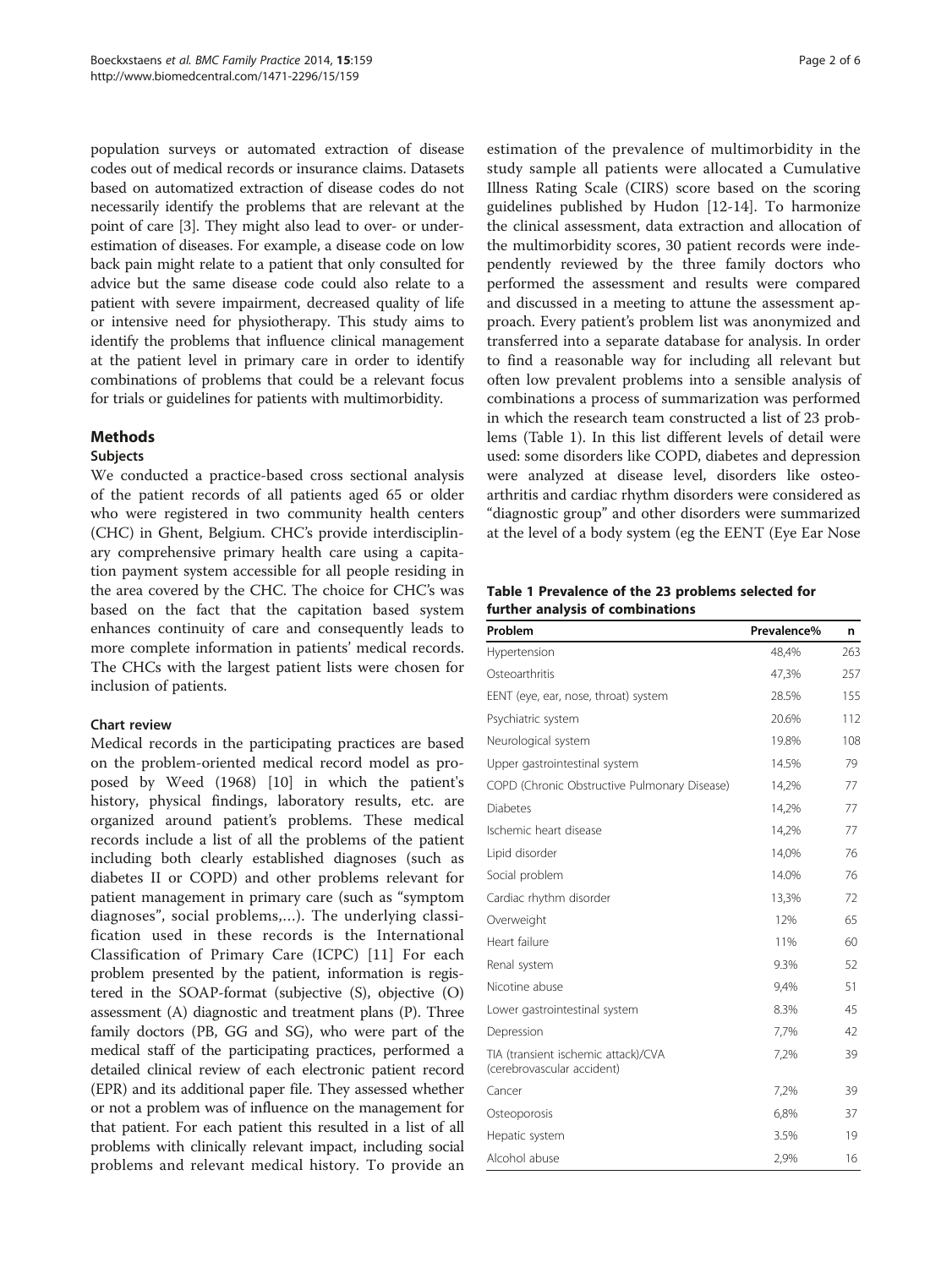and Troat) system and the neurological system). Although they are not considered in the CIRS social problems were also included because of their possible relevance to the patients' clinical management at the point of care.

#### Analysis of combinations

To reveal the combinations which occur most frequently, prevalences were calculated for all possible combinations of these 23 problems. Next to the prevalence, Yules Q was used to measure the strength of the association for each possible combination. Yule's Q is a symmetric measure taking on values between −1 and +1. One implies perfect negative or positive association, 0 (zero) no association. Yules Q measures > 0,70 represent strong associations and Yules Q measures < 0,70 and > 0,50 represent moderate associations [\[15\]](#page-5-0). A percentile bootstrap [[12\]](#page-5-0) procedure with 1000 data sets was used to estimate the 95% confidence interval for the Yules Q coefficients. All analyses were supported by SPSS version 19.0.

## Ethical approval

Ethical approval was provided by the Ethics Committee of Ghent University Hospital. The Belgian registration number of the approval for the data collection performed by GG and PB is B67020108605 and for the data collection of SG is B67020108596.

## Results

### Study population

On 1<sup>st</sup> of October 2009, the practices under study listed 543 patients aged 65 or older. The mean age of patients in the study sample is 73 years (range 65–97), 47,3% of patients are male and 4,4% have no chronic disease (CIRS =0). The prevalence of multimorbidity (CIRS  $> 1$ ) is 82.6% and 64.2% of the patients included have a CIRS score >2 (Figure 1). The most frequently affected CIRS domains are the endocrine (47,4%) and the musculoskeletal



system (47%) followed by the cardiac system (30,4%). The most frequent disorders are hypertension (48,4%), osteoarthritis (48,4%), COPD (14,2%), ischemic heart disease (14,2%) and diabetes (14,2%). Table [1](#page-1-0) reports the prevalence for the 23 problems which were used for further analysis of combinations.

#### Combinations with a prevalence >5%

Table [2](#page-3-0) shows all 39 problem pairs which occur frequently (prevalence > 5%). The most prevalent combination is hypertension-osteoarthritis (n = 132 Yules Q 0.11 CI : −0.06-0.28). More than 2 out of 3 of these combinations include hypertension or osteoarthritis and only 4 of these combinations are moderately or strongly associated (Yules  $Q > 0.50$ ) : hypertension-renal system (Yules Q 0,52), osteoarthritis –lower gastro-intestinal system (Yules Q 0,54), psychiatric system – social problem (Yules Q 0,66) and diabetes –overweight (Yules Q 0,74).

#### Combinations with a strong or moderate association

Table [3](#page-3-0) shows all 14 combinations with a strong or moderate association (Yules  $Q > 50$ ). Diabetes-overweight (Yules  $Q : 0.74$ ; CI : 0.57-0.84; n = 28) and nicotine abuse-alcohol abuse (Yules Q : 0,73; CI : 0,48-0,98; n = 6) emerged as the most strongly associated combinations (Yules Q >0,7). Social problems, psychiatric issues and locomotor problems (osteoarthritis and osteoporosis) are well represented within the list of combinations with a moderate association (Yules' Q 0,5-0,7). Most of these associations (9/14) have prevalences below 5%.

### **Discussion**

This study aimed to include those disorders that influence the clinical management of patients and used clinician chart review to do so. By means of a practice-based analysis of individual patient records it was able to assess which combinations would be most relevant for the development of guidelines useful at practice level in primary care. Hypertension-osteoarthritis was identified as a most prevalent combination of diseases (24,3% of the study sample) but the association was not significant. The significant associations described in Table [3](#page-3-0) generally show very low prevalence. In general this study indicates that the usefulness of RCT's on disease combinations will be hampered by low prevalence at practice level, low association strengths and the fact that many patients present with more than 2 problems (64.2% of the study sample has a CIRS score > 2).

The combination hypertension-osteoarthritis has been described previously as the most prevalent combination in older persons [\[14](#page-5-0)]. Building evidence to manage patients with this combination could be useful because non-steroidal-anti-inflammatory-drugs (NSAIDs) might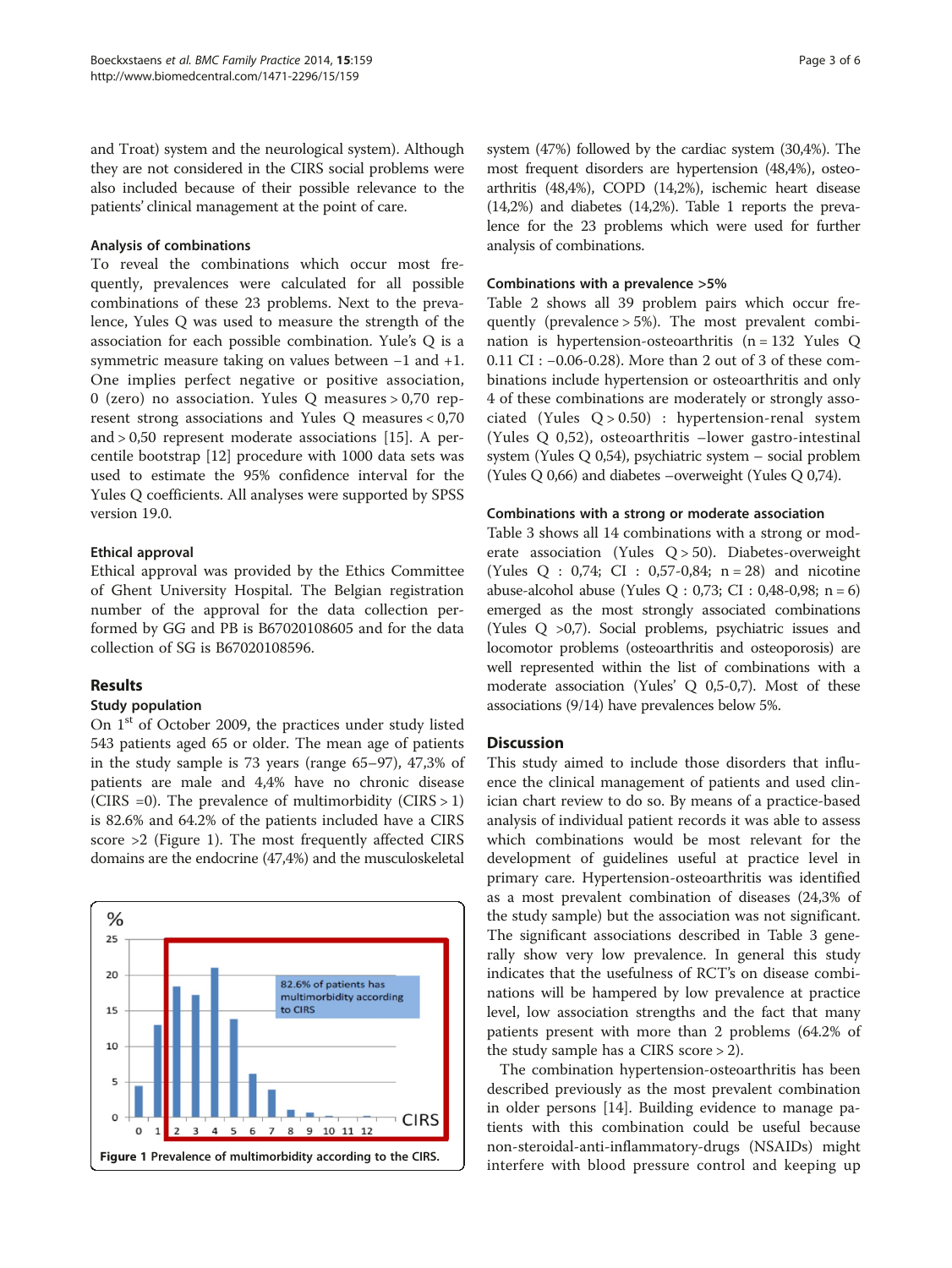<span id="page-3-0"></span>Table 2 Combinations with a prevalence over 5%

Problem combination Prevalence% n Yules Q (CI) Hypertension - Osteoarthritis 24.3% 132 0.11 (−0.06-0.28)

## Table 3 Moderate (Yules Q 0.50-0.70) and strong associations (Yules  $Q > 0.7$ )\* Problem combination Yules Q (CI) Prevalence% n Diabetes –overweight 0.74 (0.57-0.84) 5.1% 28 Nicotine abuse – alcohol abuse 0.73 (0.48-0.98) 1.1% 6

Heart failure – renal system 0.60 (0.30-0.78) 2.8% 15 Depression – osteoporosis 0.59 (0.14-0.79) 1.5% 8 Social problem – osteoporosis 0.58 (0.25-0.77) 2.4% 13

COPD – nicotine abuse 0.56 (0.27-0.74) 3.1% 17

Osteoarthritis – osteoporosis 0.53 (0.24-0.80) 5.0% 27 Social problem – depression 0.52 (0.27-0.74) 2.6% 14 Hypertension – renal system 0.52 (0.26-0.74) 7.0% 38

Cancer – social problem 0.50 (0.14-0.71) 2.2% 12

Social problem – psychiatric

Depression – upper gastrointestinal system

Osteoarthritis – lower gastrointestinal system

Osteoporosis – Upper gastrointestinal system

system

| Hypertension -EENT                                    | 17.0% | 92 | $0.30(0.12 - 0.46)$      |
|-------------------------------------------------------|-------|----|--------------------------|
| Hypertension - Psychiatric system                     | 11.0% | 60 | $0.13 (-0.08 - 0.32)$    |
| Hypertension - Neurological system                    | 10.1% | 55 | $0.06 (-0.15 - 0.27)$    |
| Hypertension - Diabetes                               | 8.8%  | 48 | 0.32 (0.07-0.55)         |
| Hypertension - Lipid disorder                         | 8.7%  | 46 | $0.28(0.04 - 0.49)$      |
| Hypertension - Upper gastrointestinal<br>system       | 8.5%  | 46 | $0.28(0.04 - 0.47)$      |
| Hypertension - COPD                                   | 7.9%  | 43 | $0.17 (-0.07 - 0.40)$    |
| Hypertension - Overweight                             | 7.9%  | 43 | $0.39(0.13 - 0.61)$      |
| Hypertension - Heart failure                          | 7.7%  | 42 | $0.47(0.21 - 0.67)$      |
| Hypertension - Social problem                         | 7.7%  | 42 | $0.16 (-0.10 - 0.38)$    |
| Hypertension - Rhythm disorder                        | 7.4%  | 40 | $0.16 (-0.10 - 0.40)$    |
| Hypertension - Renal system                           | 7.0%  | 38 | $0.52(0.26 - 0.74)$      |
| Hypertension - Ischemic Heart Disease                 | 6.6%  | 36 | $-0.04 (-0.29 - 0.18)$   |
| Osteoarthritis - EENT system                          | 15.8% | 86 | $0.22$ $(0.04 - 0.40)$   |
| Osteoarthritis - Psychiatric system                   | 12.1% | 66 | $0.29(0.08 - 0.48)$      |
| Osteoarthritis - Neurological system                  | 10.3% | 56 | $0.11 (-0.10 - 0.32)$    |
| Osteoarthritis - Upper gastrointestinal<br>system     | 9.2%  | 50 | 0.36 (0.15-0.57)         |
| Osteoarthritis - Social problem                       | 8.5%  | 46 | $0.30(0.07 - 0.51)$      |
| Osteoarthritis - Lipid disorder                       | 7.5%  | 41 | $0.15 (-0.08 - 0.37)$    |
| Osteoarthritis - Rhythm disorder                      | 7.5%  | 41 | $0.22 (-0.03 - 0.46)$    |
| Osteoarthritis - overweight                           | 7.4%  | 40 | $0.32$ (0.07-0.55)       |
| Osteoarthritis - ischemic heart disease               | 7.0%  | 38 | $0.05 (-0.21 - 0.29)$    |
| Osteoarthritis - COPD                                 | 6.4%  | 35 | $-0.04 (-0.26 - 0.19)$   |
| Osteoarthritis - diabetes                             | 6.3%  | 34 | $-0.07$ $(-0.32 - 0.14)$ |
| Osteoarthritis - Lower gastrointestinal<br>system     | 6.1%  | 33 | $0.54(0.27-0.75)$        |
| Osteoarthritis - Heart failure                        | 5.2%  | 28 | $-0.01$ $(-0.29 - 0.25)$ |
| Osteoarthritis - Depression                           | 5.2%  | 28 | $0.41(0.11-0.67)$        |
| EENT system - Neurological system                     | 9.2%  | 50 | $0.46(0.27-0.61)$        |
| EENT system - Psychiatric system                      | 6.6%  | 36 | $0.11 (-0.15 - 0.33)$    |
| EENT - Social problem                                 | 5.7%  | 31 | $0.31$ (0.07-0.52)       |
| EENT system - Upper gastrointestinal<br>system        | 5.5%  | 30 | $0.25 (-0.01 - 0.47)$    |
| EENT system - Rhythm disorder                         | 5.3%  | 29 | $0.31(0.05 - 0.53)$      |
| EENT system - COPD                                    | 5.1%  | 28 | $0.21 (-0.06 - 0.43)$    |
| Psychiatric system - Social problem                   | 6.8%  | 37 | $0.66$ (0.49-0.80)       |
| Psychiatric system - Neurological<br>system           | 5.7%  | 31 | $0.27(0.03 - 0.47)$      |
| Psychiatric system - Upper<br>gastrointestinal system | 5.1%  | 28 | $0.43(0.17-0.62)$        |
| Cataract- Hypertension                                | 5.7%  | 31 | $0.35(0.07 - 0.61)$      |
| Diabetes - Overweight                                 | 5.2%  | 28 | $0.74(0.57-0.84)$        |

 $Cl =$  Confidence Interval.  $n =$  proportion and number of patients with this combination.

\*only significant results ( $p < 0.05$  are reported).

an active life style can be difficult when suffering from osteoarthritis. Most other combinations with a considerable prevalence (which we have set at >5%) often include diagnostic groups (e.g. rhythm disorders) or body systems (e.g. neurological system) to which guidelines are not directly applicable. The combinations hypertension-diabetes, hypertension-lipid disorder, hypertension-overweight, hypertension-ischemic heart disease, hypertension-heart failure and diabetes-overweight are quite well covered within disease-specific guidelines because these combinations concern well established comorbid conditions based on causal associations [\[16,17](#page-5-0)]. Many of the other combinations include osteoarthritis. Despite the existence of osteoarthritis guidelines [[18](#page-5-0)], a standardized approach of the disorder is hampered due to the differing localization and the varying impact of the disorder on functional limitations and quality of life. Other combinations with considerable prevalence include mental health problems and social problems which is not only related to the high prevalence of both problems in this sample (psychiatric disorders (20,6%) and social problems (14,0%)) because remarkably, these problems are also highly represented in the associations with a moderate to strong correlation (Table 3). The importance of psychiatric comorbidity has been described previously [\[19](#page-5-0)] but to our knowledge there were no studies including social problems. From the perspective of clinical care psychosocial problems are very relevant as they can hamper compliance to disease specific guidelines for

0,66 (0.49-0. 80) 6.8% 37

0.58 (0.28-0.76) 2.8% 15

0.54 (0.29-0.74) 6.1% 33

0.52 (0.12-0.73) 2.2% 12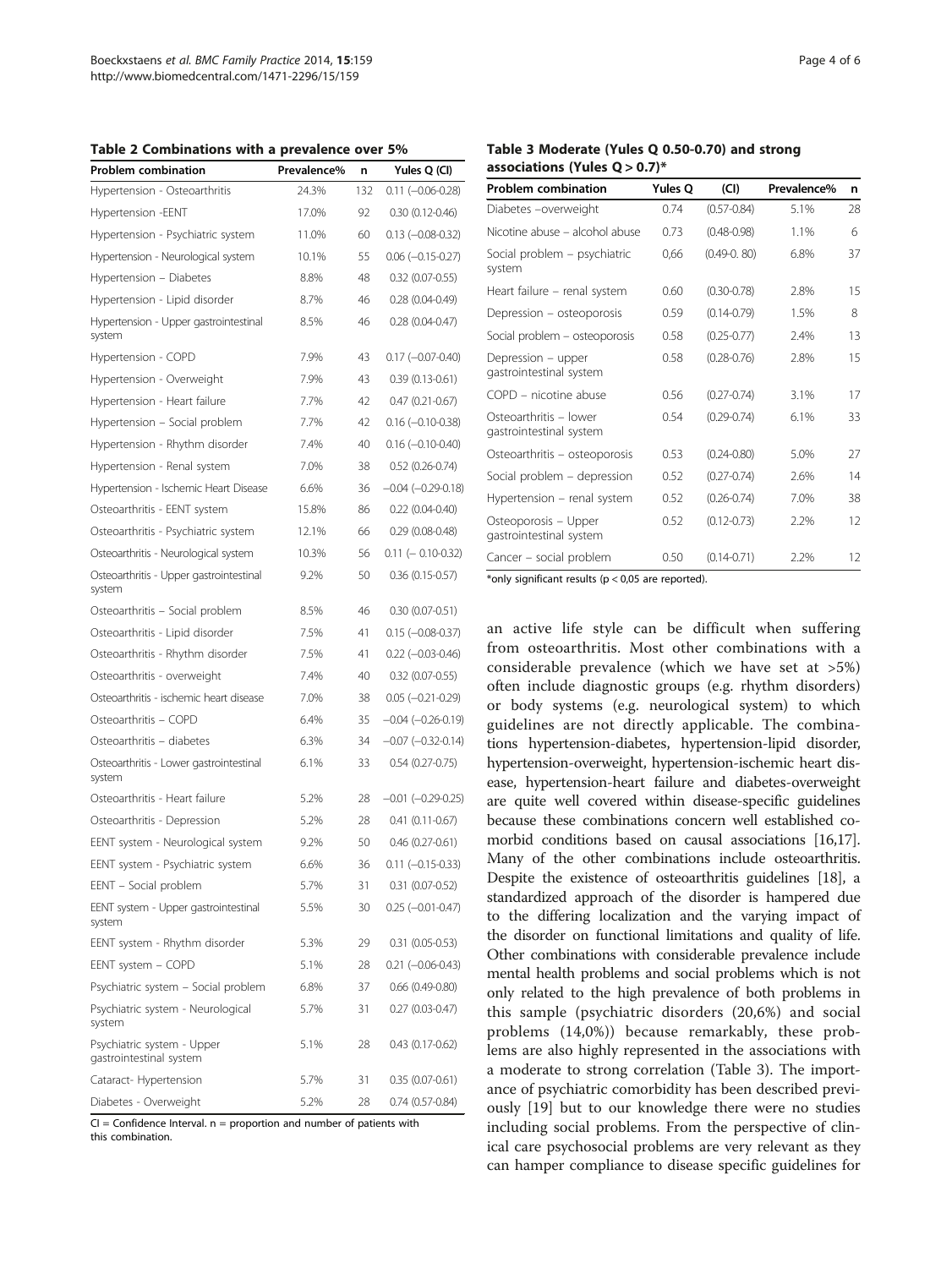diabetes, heart failure,… [6,25] both in patients and providers. Qualitative inquiries in family doctors have also described them to be the main challenges within the management of multimorbidity [[7\]](#page-5-0).

## Multimorbidity is not limited to a specific set of chronic conditions

Our study confirms the low prevalence of specific combinations described in earlier studies and highlights the heterogeneity of multimorbidity described in other populations [[19-22](#page-5-0)]. The study of Van Oostrom et al. [\[19](#page-5-0)] selected 9 chronic diseases for analysis of disease pairs with 29 other disease codes. Only one combination (depression-anxiety) was found to have a prevalence over 5% and 70% of patients had a comorbid disease which was not included within the nine most common chronic conditions. Despite the fact that Van Oostrom et al. included a younger population (patients aged over 55) and provided a less comprehensive assessment of multimorbidity, their main results are in line with our findings showing a wide variety in multimorbidity which is not limited to a specific list of chronic conditions.

## Tailored instead of standardized care

Our results have also clearly indicated that the usefulness of guidelines on disease combinations will not only be hampered by the low prevalence of the combinations, but even more by the fact that 94% of the patients with hypertension and osteoarthritis had additional problems and 64.2% of the patients in this sample had a CIRS > 2. Van den Bussche et al. [\[21](#page-5-0)] have described that 64% of patients with three or more diseases (out of a list of 64) were defined with a triade within the six most prevalent conditions (hypertension, lipid disorder, diabetes, low back pain, osteoarthritis, ischemic heart disease). They suggested that an adjustment and alignment of clinical guidelines for these six conditions would constitute a big step towards an adaptation of guidelines for multimorbid patients. However, these six problems include conditions which might have a very differing impact at patient level (for example low back pain and osteoarthritis) which may hamper the use of standardized guidelines. Moreover, our study has indicated a considerable prevalence of mental health problems and social problems which will also be less easily included in standardized guidelines and programs because they often require tailored and individualized instead of programmed and standardized care.

## Strengths and limitations

The main strength of this study is that the morbidity estimates are derived from chart review rather than

automated diagnostic codes [[22](#page-5-0)]. This enabled a comprehensive assessment of multimorbidity including merely problems that were significant for the clinical management of the patient and enabling the inclusion of all problems whereas most studies are obliged to a preselection of chronic diseases [\[21-23](#page-5-0)]. This practice-based individualized assessment by family doctors provides a comprehensive insight in the day to day presentation of multimorbidity in primary care. The individualized assessment by clinicians may hamper validity of data but first, chart review within primary care has been validated for the assessment of multimorbidity [[24](#page-5-0)] and second, the assessment approach has been harmonized. The results of this study require cautious interpretation mostly because prevalence figures on multimorbidity are highly determined by study design and datasources [\[20,21](#page-5-0)]. Fortin et al. have indicated that prevalence estimates are higher in the primary care setting than in the general population [[21,22\]](#page-5-0). Moreover, because we were able to include every condition instead of a limited list higher prevalence figures are to be expected [[21\]](#page-5-0). Because the aim of this specific study included an assessment of multimorbidity the way it presents to family doctors we believe our results indicate that the usefulness of guidelines on guidelines for disease combinations will be hampered at the level of clinical practice. A main disadvantage of our method is that detailed clinical review is not feasible for larger samples. The analysis of only 543 patients in two family practices in Belgium should be considered a limitation as is the fact that we only assessed combinations whereas many patients have more than two problems. The generalizability of our results may also be hampered due to the particularly deprived population within the CHC's and the inclusion of older patients. However, the high morbidity load and complexity of this population should have been suitable to retrieve the combinations which in the end are relevant at practice level in primary care.

### Conclusion

Our results show that patients with multimorbidity often have complex and unique combinations of problems. Low prevalence of disease combinations at practice level and the fact that many patients have more than two problems which influence clinical management make it unlikely that performing trials or developing guidelines for people with specific combinations will ever be useful at the level of clinical practice. The need for an individual approach is further emphasized by the high prevalence of social and psychiatric problems. We need to explore new generic ways and paradigms to approach patients with multimorbidity which allow to tailor care to each individual patient [\[19\]](#page-5-0).